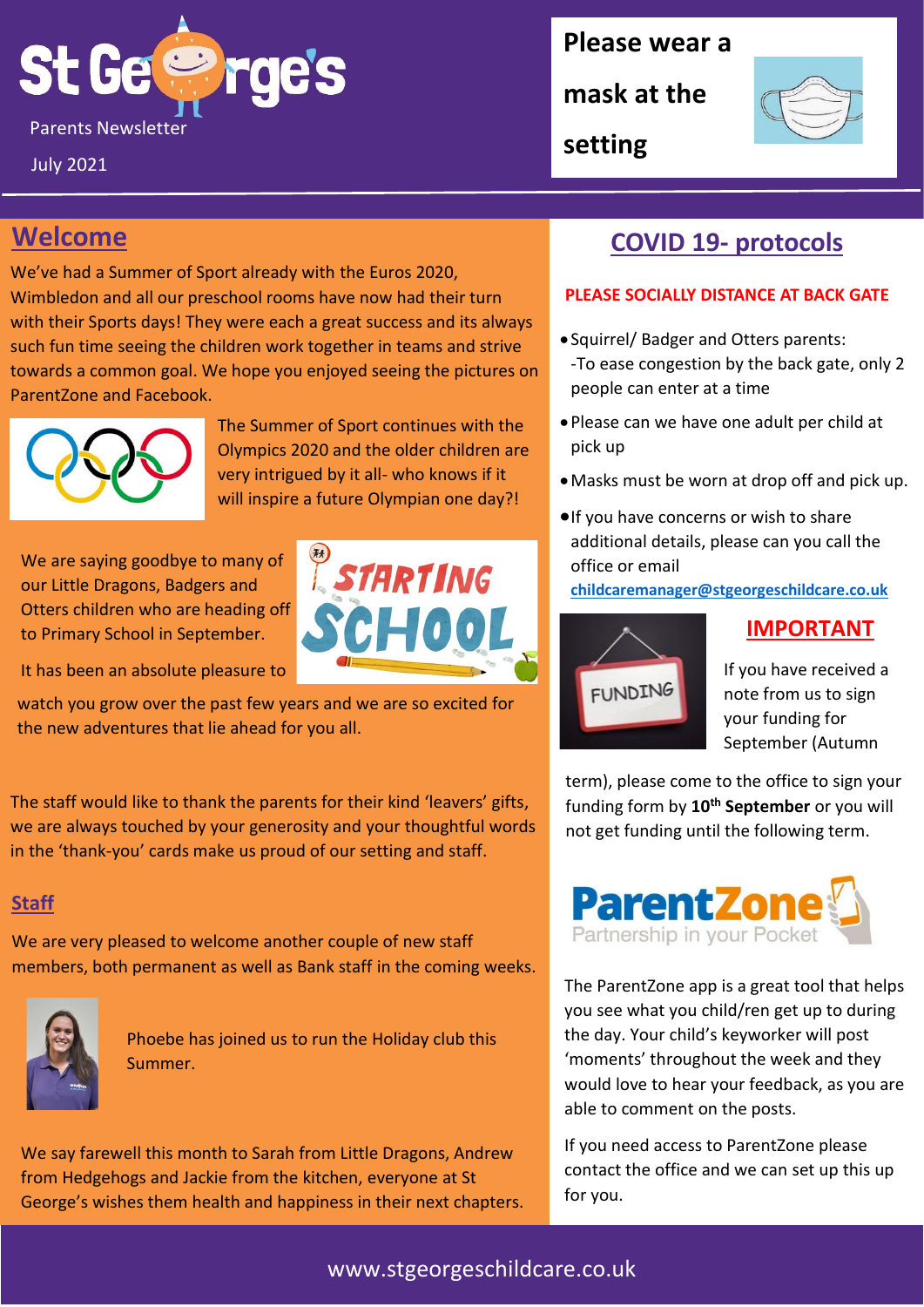## Fundraising

#### **Summer Fair Raffle**

We were all very sad not have held/attended the Summer Fair on Saturday July 10th, which had to be cancelled due to COVID-19 restrictions not being lifted. However, it is more important that everyone is kept safe in these extraordinary times, and we will look forward, hopefully, to putting on a fabulous Christmas Fair in December, fingers crossed! We did still run the raffle and we were amazed at how supportive everyone was in purchasing tickets. We raised a fantastic £1,256 in ticket sales and all profits will go towards buying new toys and equipment for all the children at St George's. Thank you so much to everyone who bought tickets, we are truly grateful for your kindness, generosity and support.

#### **Plant Sale**

Willerby Landscapes kindly donated some large plants to St George's to sell to parents and staff - over £300 was raised, which is brilliant.

We do have some smaller plants for sale from them at the moment, which are just inside the side entrance to nursery, outside the Squirrels room, and are all £1 each. If you don't normally use that entrance to drop off/pick up your child/children, then please ask at reception if you would like to see what plants are for sale

#### **Team St George's 2021 Inflatable Challenge**



It's not too late to support Andrew, Chanelle, Ellie, Ellis, Esther, Leah, Lucy, Katie and Paige, who all care for your wonderful children at St George's, in the **Inflatable 5K Obstacle Course** at Brands Hatch, which is taking place this **Saturday 31st July 2021**.

We are very proud that they want to come together as a Team to raise vital funds for St George's, and have some fun at the same time! If you would like to sponsor the team please visit <https://uk.virginmoneygiving.com/Team/TeamStGeorges1> and if you would like to see what the challenge involves, please visit [https://www.ukrunningevents.co.uk/inflatable-5k-run-brands-hatch](https://www.ukrunningevents.co.uk/inflatable-5k-run-brands-hatch-kent)[kent.](https://www.ukrunningevents.co.uk/inflatable-5k-run-brands-hatch-kent)

## **GOOD LUCK TEAM ST GEORGE'S!**

## **Diary Dates**



| <b>Holiday Club</b><br>starts                                 | 22 <sup>nd</sup> July                    |
|---------------------------------------------------------------|------------------------------------------|
| <b>August Bank</b><br>holiday St<br>George's<br><b>CLOSED</b> | <b>Monday</b><br>30 <sup>th</sup> August |
| <b>Holiday Club</b><br>finishes                               | 1 <sup>st</sup><br>September             |
| Little<br><b>Dragons first</b><br>day back                    | Monday 6 <sup>th</sup><br>September      |



We have now opened the bookings for Summer Holiday Club.

#### Please email [kate.foulkes@stegeorgeschildcare.co.](mailto:kate.foulkes@stegeorgeschildcare.co.uk) [uk](mailto:kate.foulkes@stegeorgeschildcare.co.uk) for a booking form.



[St George's Childcare, 7 Chilston Road,](https://www.daynurseries.co.uk/daynursery.cfm/searchazref/50001050GEOA/rcsid/1001#submit-review-tab)  [Tunbridge Wells, Kent TN4 9LP](https://www.daynurseries.co.uk/daynursery.cfm/searchazref/50001050GEOA/rcsid/1001#submit-review-tab)  [\(daynurseries.co.uk\)](https://www.daynurseries.co.uk/daynursery.cfm/searchazref/50001050GEOA/rcsid/1001#submit-review-tab)

[https://g.page/StGeorgesChildcare/](https://g.page/StGeorgesChildcare/review) **[review](https://g.page/StGeorgesChildcare/review)** 

[https://business.facebook.com/pg/S](https://business.facebook.com/pg/StGeorgesChildcare/reviews/?ref=page_internal) [tGeorgesChildcare/reviews/?ref=pa](https://business.facebook.com/pg/StGeorgesChildcare/reviews/?ref=page_internal) [ge\\_internal](https://business.facebook.com/pg/StGeorgesChildcare/reviews/?ref=page_internal)

#### **Facebook**



Visit St George's Facebook page to see the fun activities that the children and staff enjoy!

[www.facebook.com/StGeorgesChildcare](http://www.facebook.com/StGeorgesChildcare)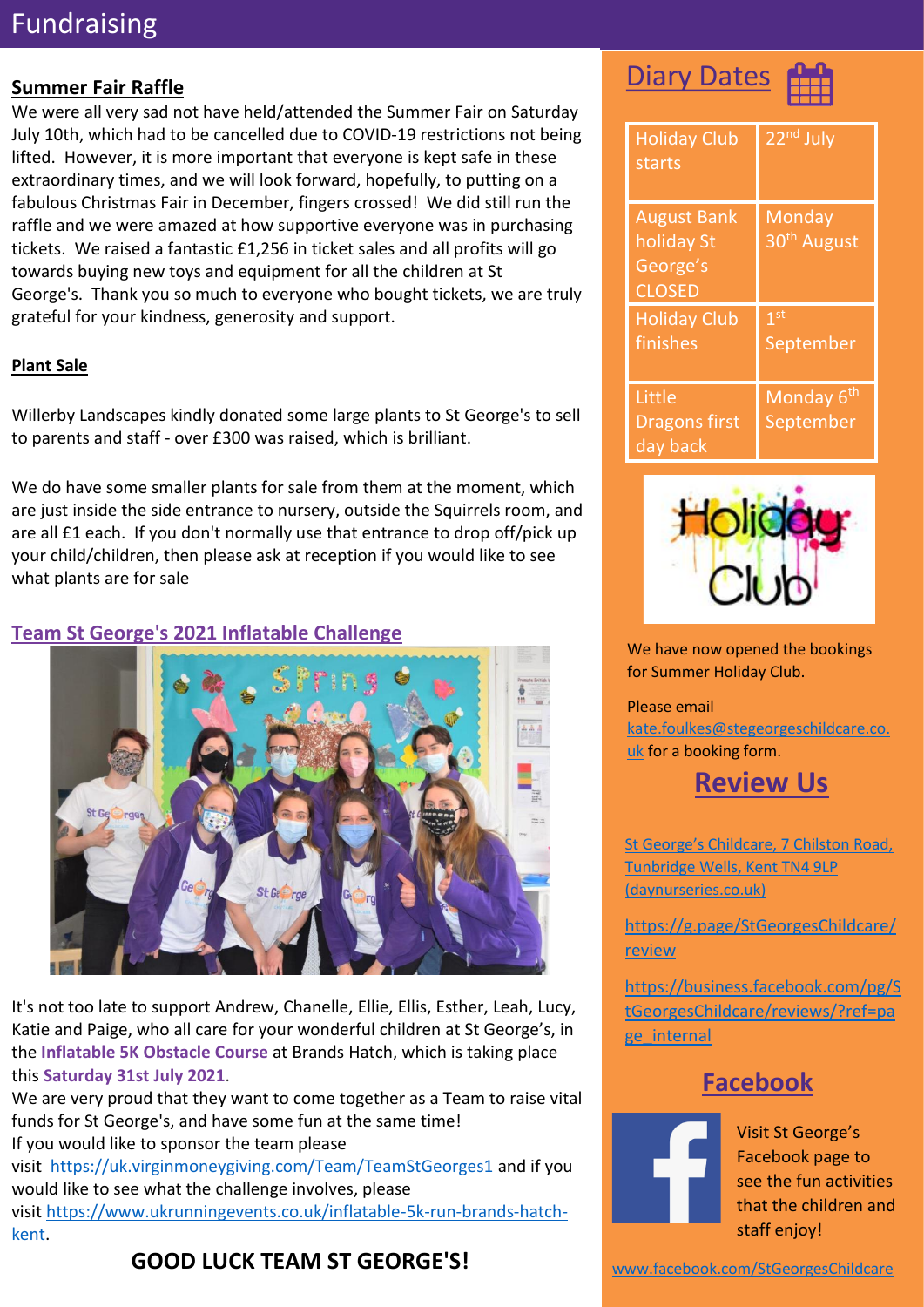

This month we have been exploring different textures. We have made lots of messy play, this includes water, edible mud, coloured rice and lots more. The children really enjoy exploring the different textures and finding different ways to move them between objects. The children have used spoons to transport the rice into a cup or bowl, they have used jugs to pour water and they have used their hands to try the edible mud. These types of messy play help develop the children's fine motor skills and encourage them to use all of their senses.

If you would like to make the edible mud here is the recipe:- Cocoa powder, Water and Flour to thicken it up. It is up to you how much of each you use.

## Squirrels **Hedgehogs**

This month hedgehogs have enjoyed exploring their theme Weather. The children have been learning about the different weathers, when they happen and what we need to wear when the weather changes. They used cotton wool to make fluffy clouds, tissue paper and paint to make a sun and lots of different colours to make a large rainbow!

Hedgehogs have also had lots of water play this month to keep cool in the sun!

This month Hedgehogs said goodbye to Andrew who we will all miss very much.

Next month our theme is transport!





## After School Club

In the last few weeks of After School Club (before the schools break up), the children have enjoyed a 'Sunflower' topic and picking their strawberries.

They also celebrated Julie's (one of our Kitchen team) birthday. The children made her a card and gave her some flowers and said that "Julie is the best cook ever!"

The team said goodbye to Leo, who is leaving to go to Secondary school.





## Moles



The Moles had a great deal of fun activities in July, they have had an afternoon of face painting- which the children loved! They have made pictures blowing through straws to make patterns in paint and enjoyed a lot of outside time in the sun. When it has been really hot, they've had water balloon fights which cooled them (and the staff!) down!





Parents Newsletter July 2021